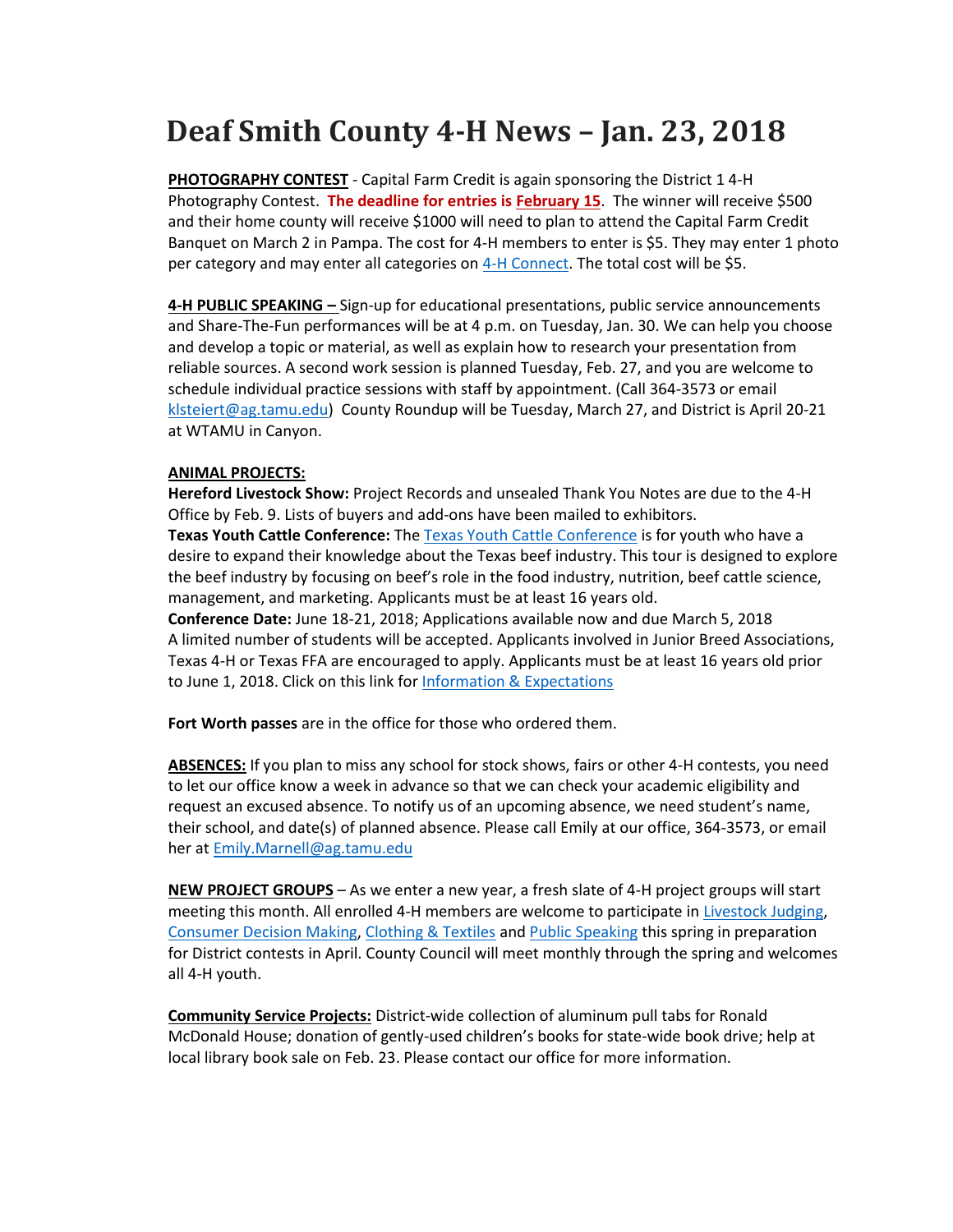## **YOUR 4-H CALENDAR:**

**JAN. 15-FEB. 15 – Photo Entries accepted in Capital Farm Credit contest on** [4-H Connect](http://texas.4honline.com/) **WEDNESDAY, JAN. 24 – County Council, 4:30 p.m. All 4-Hers 3rd -12th grade welcome; Bring a 4- H friend! Donate an item to the Humane Society TUESDAY, JAN. 30 – Public Speaking sign-up and work session, 4-5 p.m. FEB. 2-18 – San Angelo Stock Show and Rodeo, Stock Show [Schedule,](http://www.sanangelorodeo.com/p/livestock/335) Calf [Scramble](http://www.sanangelorodeo.com/p/livestock/338) WEDNESDAY, FEB. 7 – Consumer Club, 4:30 p.m. FEB. 8-25 – San [Antonio](http://www.sarodeo.com/) Stock Show and Rodeo[, Livestock](http://www.sarodeo.com/livestock/show-schedule) Show Schedule, Calf [Scramble](http://www.sarodeo.com/livestock-show/category/calf-scramble/) FRIDAY, FEB. 9 – DEADLINE: To turn in Animal Project Records and thank you notes to Hereford Stock Show buyers FEB. 9-11 – [Re-Fashion Retreat,](https://4.bp.blogspot.com/-LV1VGIcPleY/Wfn8udUAK6I/AAAAAAAACeY/3RmXourlP-YHBJotUsBHUbEzrla8IKsNACLcBGAs/s1600/ReFashion%2BRetreat%2BPromotion.jpg) Texas 4-H Center at Lake Texas 4-H Center, \$120 for youth, \$90 for adults TUESDAY, FEB. 13 – Clover Kids, 5:-30 p.m. THURSDAY, FEB. 15 – DEADLINE to enter District Photography Contest on [4-H Connect](http://texas.4honline.com/) MONDAY, FEB. 19 – Presidents' Day; County offices closed TUESDAY, FEB. 20 – Clothing Club, 4:30 p.m. FEB. 27-MARCH 18 – Houston [Livestock](http://hlsr.com/) Show and Rodeo, [Livestock](http://www.rodeohouston.com/Get-Involved/Exhibitors-Participants/Livestock-Show) Show, Calf [Scramble](http://www.rodeohouston.com/Get-Involved/Exhibitors-Participants/Calf-Scramble) TUESDAY, FEB. 27 - Public Speaking work session, 4-5 p.m. WEDNESDAY, FEB. 28 – County Council, 4:30 p.m. MARCH 1-MAY 1 – State Horse Validation WEDNESDAY, MARCH 7 – Consumer Decision, 4:30 p.m. MARCH 10-24 – Rodeo [Austin,](http://www.rodeoaustin.com/) Livestock Show [Information,](http://www.rodeoaustin.com/get-involved/compete/livestock-show/) [U](http://www.rodeohouston.com/access/calf-scramble/index.aspx)ltimate Scramble [Championship](http://www.rodeoaustin.com/get-involved/compete/ultimate-scramble-championship/) MARCH 12-16 – (Spring Break) 4-H Garage Sale at County Bull Barn MARCH 19-28 – Appointments available to record 4-H Public Service Announcements; Contact Emily TUESDAY, MARCH 20 – Clothing Club, 4:30 p.m. TUESDAY, MARCH 27 – County Roundup for public speakers & Share-the-Fun, 4-? p.m. WEDNESDAY, MARCH 28 – County Council, 4:30 p.m. FRIDAY, MARCH 30 – Good Friday; County offices closed APRIL 3-6 – HISD STARR Testing WEDNESDAY, APRIL 11 – Consumer, 4:30 p.m. TUESDAY, APRIL 17 – Clothing Group, 4:30 p.m. APRIL 18-21 – District Roundup: Thursday – [Duds to Dazzle;](https://d14-h.tamu.edu/files/2018/01/2018-Duds-to-Dazzle-Letter.pdf) [Fashion Storyboard,](https://d14-h.tamu.edu/files/2018/01/2018-Storyboard-letter.pdf) [Public Service Announcement](https://d14-h.tamu.edu/files/2018/01/PSA-contest.pdf) Friday – [Livestock Judging;](https://d14-h.tamu.edu/files/2018/01/Livestock-Letter-2018.pdf) [Consumer Decision Making;](https://d14-h.tamu.edu/files/2018/01/CDM-2018-Letter.pdf) [Share-the-Fun](https://d14-h.tamu.edu/files/2018/01/2018-Roundup-1.pdf)** (Choreographed, Dramedy, Poetry/Prose, Vocal)  **Saturday – [Educational Presentations;](https://d14-h.tamu.edu/files/2018/01/2018-Roundup-1.pdf) [Fashion Show;](https://d14-h.tamu.edu/files/2018/01/2018-Fashion-Show-Letter.pdf) [Trashion Show;](https://d14-h.tamu.edu/files/2018/01/2018-Trashion-Show.pdf) [Share-the-Fun](https://d14-h.tamu.edu/files/2018/01/2018-Roundup-1.pdf)** (Celebrate 4-H, Music/Instrument, Solo/Band) **WEDNESDAY, APRIL 25 – County Council, 4:30 p.m. MAY 7-11 – HISD STARR Testing TUESDAY, MAY 15 – Clothing Club, 4:30 p.m. WEDNESDAY, MAY 23 – County Council, 4:30 p.m. MONDAY, MAY 28 – Memorial Day; County offices closed JUNE 11-4 – Texas 4-H Roundup in College Station JUNE 20-22 – State Fishing Camp at [Texas 4-H Center;](https://texas4hcenter.tamu.edu/services/youth-camps-and-retreats/) Cost \$220/youth and \$110/Adult JUNE 29-JULY 1 – District Leader Lab & Officer Elections JULY 1-5 – Horizons Camp a[t Texas 4-H Center,](https://texas4hcenter.tamu.edu/services/youth-camps-and-retreats/) Adventures in Wildlife,Robotics,Vet Science, Woodworking; Cost \$280/Youth & \$140/Adult**